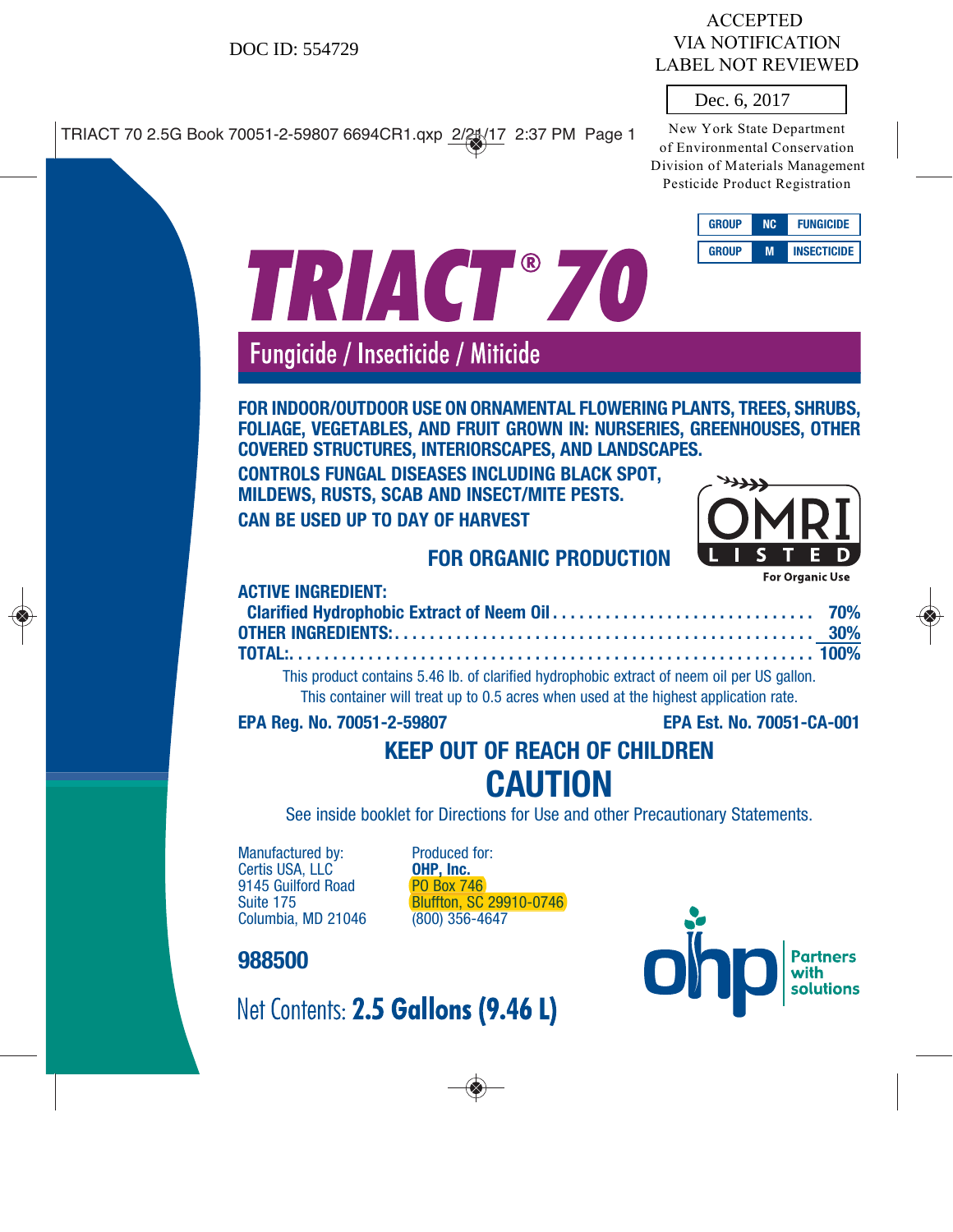# **KEEP OUT OF REACH OF CHILDREN CAUTION**

## **PRECAUTIONARY STATEMENTS HAZARDS TO HUMANS AND DOMESTIC ANIMALS**

**CAUTION** Harmful if absorbed through the skin. Causes moderate eye irritation. Avoid contact with skin, eyes or clothing. Wash thoroughly with soap and water after handling and before eating, drinking, chewing gum, or using tobacco. Remove and wash contaminated clothing before reuse.

### **FIRST AID**

**IF ON SKIN OR CLOTHING:** Take off contaminated clothing. Rinse skin immediately with plenty of water for 15 - 20 minutes.

**IF IN EYES:** Hold eye open and rinse slowly and gently with water for 15 - 20 minutes. Remove contact lenses, if present, after the first 5 minutes, then continue rinsing eye.

Call a poison control center or doctor for treatment advice.

Have the product container or label with you when calling a poison control center or doctor, or going for treatment. Hot Line Number: 1-800-356-4647

#### **Personal Protective Equipment:**

Some materials that are chemical-resistant to this product are listed below. If you want more options follow the instructions for category C on an EPA chemical resistance category selection chart.

### **Applicators and other handlers must wear:**

- Long-sleeved shirt and long pants.
- Chemical-resistant gloves, such as barrier laminate or butyl rubber or nitrile rubber or neoprene rubber or polyvinyl-chloride (PVC) or Viton.
- Shoes plus socks.

Follow the manufacturer's instructions for cleaning / maintaining PPE. If no such instructions for washables, use detergent and hot water. Keep and wash PPE separately from other laundry.

#### **User Safety Recommendations:**

Users should:

- Remove clothing / PPE immediately if pesticide gets inside. Then wash thoroughly and put on clean clothing.
- Remove PPE immediately after handling this product. Wash the outside of gloves before removing. As soon as possible, wash thoroughly and change into clean clothing.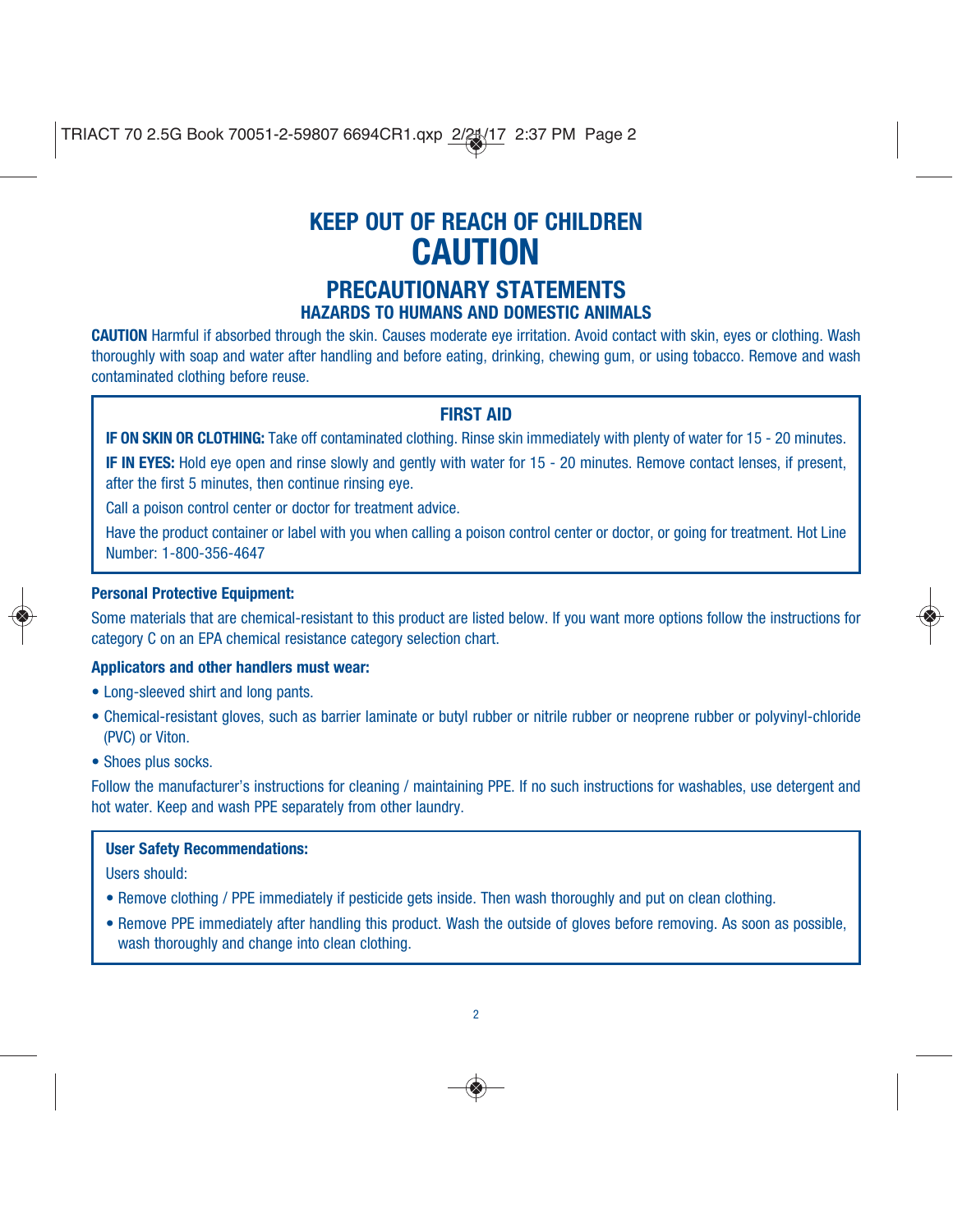### **ENVIRONMENTAL HAZARDS**

This product is hazardous to fish and aquatic invertebrates.

#### **For Terrestrial Uses:**

Do not apply directly to water, or to areas where surface water is present, or to intertidal areas below the mean high water mark. Do not contaminate water when disposing of equipment washwater or rinsate.

#### **BEE HAZARD**

This product is toxic to bees exposed to direct treatment. Do not apply this product while bees are actively visiting the treatment area.

### **PHYSICAL AND CHEMICAL HAZARDS**

Do not use or store near heat or open flame.

# **DIRECTIONS FOR USE**

#### **IT IS A VIOLATION OF FEDERAL LAW TO USE THIS PRODUCT IN A MANNER INCONSISTENT WITH ITS LABELING.**

**TRIACT 70** is a broad spectrum fungicide of certain diseases and controls mites in citrus, deciduous fruits and nuts, vegetables and other miscellaneous crops. Use care when applying near streams, ponds, lakes, or other bodies of water. Do not apply **TRIACT 70** when conditions favor drift or when the likelihood of runoff is high. Do not apply this product through any type of irrigation system.

#### **General Information**

Thorough coverage is necessary to provide good disease and insect/mite control. **TRIACT 70** prevents fungal attack of plant tissue preventing and controlling black spot on roses, anthracnose, rust and powdery mildew and offers contact activity to mite pressure on the plants. **TRIACT 70** kills eggs, larvae and adult insects.

Shake well before using. For best results maintain constant agitation in spray equipment. For optimal performance, do not mix with cold water (less than 45° F); Use spray solution within several hours of preparation for maximum effectiveness. Do not store diluted solution for later use. As with other oil-based products, care should be exercised in timing applications to early morning/late evening to minimize the potential for leaf burn. Avoid excessive runoff of spray material for maximum control.

Do not apply to known sensitive plant species, such as impatiens flowers, fuchsia flowers, hibiscus flowers, some rose flowers, ornamental olive trees or some carnations varieties, without prior testing. Do not apply to wilted or otherwise stressed plants, or to newly transplanted materials prior to root establishment. Use with care on plants with tender tissue. Check for leaf burn in small-scale trials prior to use.

When used in conjunction with beneficial insects, it is recommended that a small trial be conducted to assure compatibility before using on a large scale.

Do not apply this product in a way that will contact workers or other persons, either directly or through drift. Only protected handlers may be in the area during application. For any requirements specific to your State or Tribe, consult the agency responsible for pesticide regulation.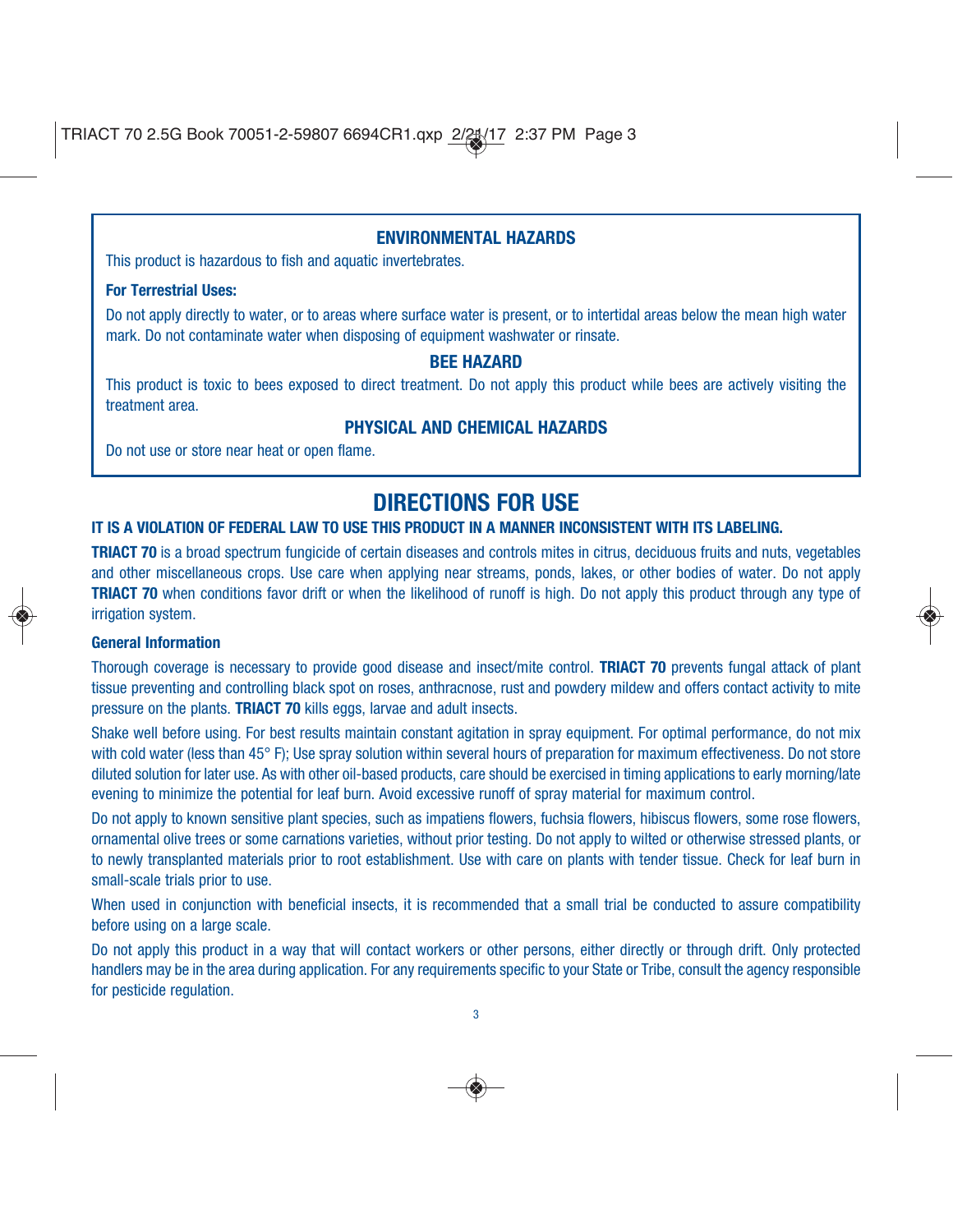### **AGRICULTURAL USE REQUIREMENTS**

Use this product only in accordance with its labeling and with the Worker Protection Standard, 40 CFR Part 170. This Standard contains requirements for the protection of agricultural workers on farms, forests, nurseries and greenhouses, and handlers of agricultural pesticides. It contains requirements for training, decontamination, notification, and emergency assistance. It also contains specific instructions and exceptions pertaining to the statements on this label about personal protective equipment (PPE) and restricted-entry interval. The requirements in this box only apply to uses of this product that are covered by the Worker Protection Standard.

Do not enter or allow worker entry into treated areas during the restricted entry interval (REI) of 4 hours.

PPE required for early entry to treated areas that is permitted under the Worker Protection Standard and that involves contact with anything that has been treated, such as plants, soil or water, is:

- Coveralls.
- Chemical-resistant gloves, such as barrier laminate or butyl rubber or nitrile rubber or neoprene rubber or polyvinylchloride (PVC) or Viton.
- Shoes plus socks.

### **TANK MIXING**

**TRIACT 70** has been found to be compatible with most commonly used fungicides, insecticides and fertilizers. Check physical compatibility first with other products before mixing by using a jar test. Using a quart jar, add the proportionate amounts of the products to 1 quart of water. After thoroughly mixing, let mixture stand for at least 5 minutes. Growers must tank-mix combinations for phytotoxicity on a sample of plants prior to use. **Due to the wide variation in climatic conditions, cultural practices, and other factors, the User assumes full responsibility for any crop damage or other liability resulting from the use of TRIACT 70 in a tank mix combination.** Avoid tank mixes with Morestan, Captan, Sulfur, Bravo, Echo, chlorothalonil or other chemically similar products as unpredictable results or leaf burn may occur.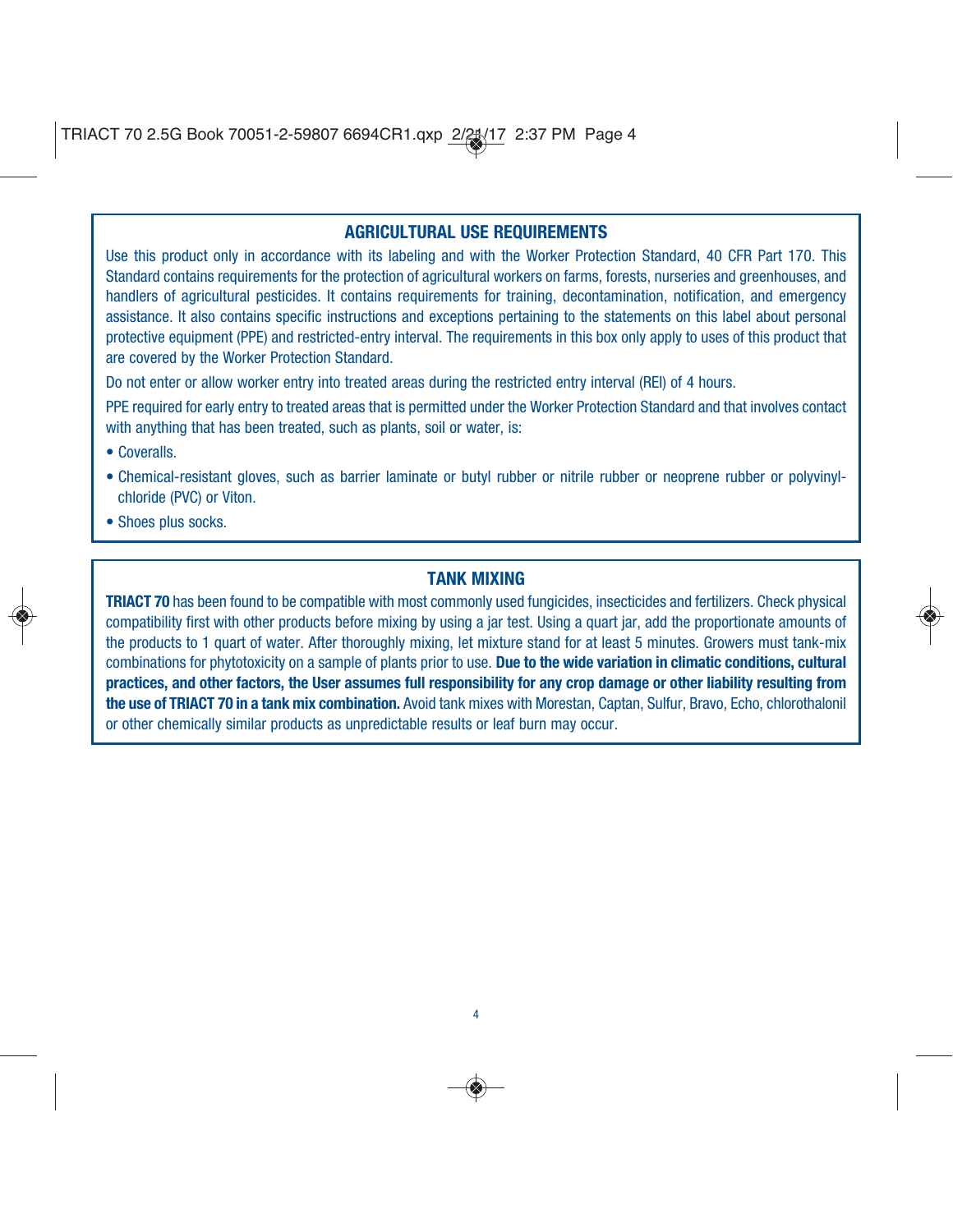# **USE INSTRUCTIONS**

#### **FUNGICIDE USE ORNAMENTAL DISEASE CONTROL**

**TRIACT 70** is an effective fungicide for the prevention and control of various fungal diseases including black spot on roses, powdery mildew, downy mildew, anthracnose, rust, leaf spot, botrytis, needle rust, scab, flower, twig, tip blight and alternaria.

#### **Landscape, Greenhouse, and Nursery Ornamentals**

**TRIACT 70** will provide broad spectrum control of many fungal diseases affecting ornamental flowering plants, trees, shrubs, and foliage when used at the rate of 1 gallon per 100 gallons of water. Apply **TRIACT 70** at a rate of 1:100 when spraying as a preventative for outdoor applications. Under extreme outdoor conditions, apply **TRIACT 70** at the 1:50 application rate (see APPLICATION INSTRUCTIONS tables for detailed use rates). This will provide the necessary control under the extreme outdoor conditions. When using **TRIACT 70** as a preventative, make application on a 14-day schedule. If disease is present, use a 7-day application schedule to control the disease and prevent further damage from occurring.

#### **Greenhouse**

When **TRIACT 70** is used as a preventative, the lower rate (1:200) will provide adequate control for most greenhouse situations. If disease pressure is evident, use the higher rate (1:100). Make applications for disease prevention on a 7 - 14 day schedule depending on the anticipated severity of the disease pressure. To control existing disease, apply **TRIACT 70** on a 7-day schedule until the disease pressure is eliminated. Use a 14-day schedule to prevent disease pressure from returning.

NOTE: Spray greenhouse roses only in a rotation program, which includes **TRIACT 70** once every 4 weeks.

#### **Landscape Ornamentals**

In outdoor landscape applications, apply **TRIACT 70** at rates of 1:50 - 1:100 rate (see APPLICATION INSTRUCTIONS tables for detailed use rates). This will provide the necessary control under the extreme outdoor conditions. When using **TRIACT 70** as a preventative, make application on a 14-day schedule. If disease is present, use a 7-day application schedule to control the disease and prevent further damage from occurring.

#### **MITICIDE-INSECTICIDE USE**

**For Mites:** For best results, apply **TRIACT 70** in sufficient amounts of water to achieve complete coverage. **TRIACT 70** is most effective when applied before mites or eggs are present in large numbers. Apply at a rate of 0.5% - 2.0%. Do not exceed 1.0% in the greenhouse. Reapply every 7 - 21 days until pressure is over.

**For Insects:** For best results, apply **TRIACT 70** at 0.5% - 2.0% (not to exceed 1.0% in the greenhouse) in sufficient amounts of water to achieve compete coverage. **TRIACT 70** is most effective when applied before insects or eggs are present in large numbers. Repeat application based on pest pressure and field scouting for best results.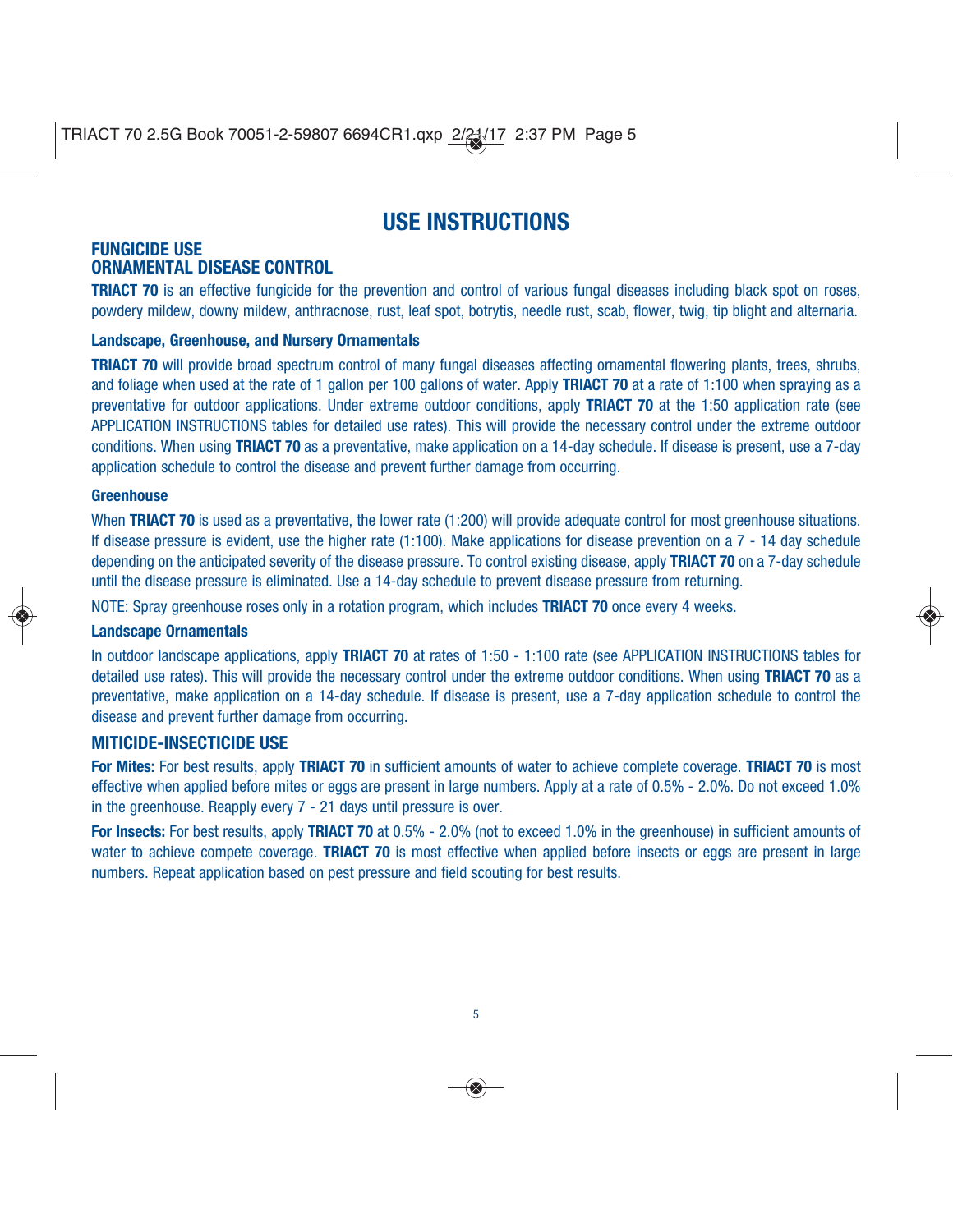# **CROPS (including but not limited to) BY TRANSPLANT TYPE**

| <b>CUCURBIT TRANSPLANTS</b>                                      |                        |                                     |  |
|------------------------------------------------------------------|------------------------|-------------------------------------|--|
| Refer to USE INSTRUCTIONS for specific application instructions. |                        |                                     |  |
| Balsam pears (bitter melons)                                     | <b>Cucumbers</b>       | <b>Muskmelons</b>                   |  |
| <b>Cantaloupes</b>                                               | <b>Gherkins</b>        | Persian melons                      |  |
| Casaba                                                           | Gourds                 | <b>Pumpkins</b>                     |  |
| Chinese waxgourds                                                | <b>Honey balls</b>     | <b>Squashes</b>                     |  |
| <b>Citron melons</b>                                             | Honeydew melons        | Watermelons (incl. hybrids)         |  |
| Crenshaw                                                         | Melons (incl. hybrids) | Zucchini                            |  |
|                                                                  |                        |                                     |  |
| <b>BULB, COLE AND LEAFY VEGETABLE TRANSPLANTS</b>                |                        |                                     |  |
| Refer to USE INSTRUCTIONS for specific application instructions. |                        |                                     |  |
| Arugula                                                          | Collards               | Lettuce (head & leaf)               |  |
| <b>Broccoli</b>                                                  | <b>Corn salad</b>      | Low-bok                             |  |
| <b>Broccoli raab</b>                                             | <b>Cress</b>           | <b>Onions</b>                       |  |
| Chinese broccoli (Gai Ion)                                       | <b>Watercress</b>      | <b>Orach</b>                        |  |
| <b>Brussels sprouts</b>                                          | <b>Daikon</b>          | <b>Parsley</b>                      |  |
| Cabbage (head & leaf)                                            | <b>Endive</b>          | <b>Purslane</b>                     |  |
| Chinese cabbage (Bok choy, Napa)                                 | <b>Fennel</b>          | Radicchio                           |  |
| Chinese mustard cabbage (Gai choy)                               | <b>Garlic</b>          | Rappini                             |  |
| Cauliflower                                                      | Greens                 | <b>Rhubarb</b>                      |  |
| Celery                                                           | <b>Collard greens</b>  | <b>Shallots</b>                     |  |
| <b>Celtuce</b>                                                   | <b>Mustard greens</b>  | <b>Spinach</b>                      |  |
| <b>Chervil</b>                                                   | Rape greens            | Chinese Spinach (Amaranth, Tampala) |  |
| <b>Chicory</b>                                                   | Kale                   | <b>Swiss chard</b>                  |  |
| <b>Red chicory</b>                                               | <b>Kohlrabi</b>        | <b>Turnip tops</b>                  |  |
| <b>Cilantro</b>                                                  | Leek                   |                                     |  |
|                                                                  |                        |                                     |  |

| <b>LEGUME AND FRUITING VEGETABLE TRANSPLANTS</b>                 |                        |                   |  |
|------------------------------------------------------------------|------------------------|-------------------|--|
| Refer to USE INSTRUCTIONS for specific application instructions. |                        |                   |  |
| <b>Beans</b>                                                     | <b>Ground cherries</b> | <b>Peppers</b>    |  |
| <b>Broad beans</b>                                               | Guar                   | Pigeon peas       |  |
| Calabaza                                                         | Lentils                | Snow peas         |  |
| <b>Chickpeas</b>                                                 | Peas                   | <b>Soybeans</b>   |  |
| Eggplants                                                        | <b>Peanuts</b>         | <b>Tomatillos</b> |  |
| Grapes                                                           | <b>Pepinos</b>         | <b>Tomatoes</b>   |  |

6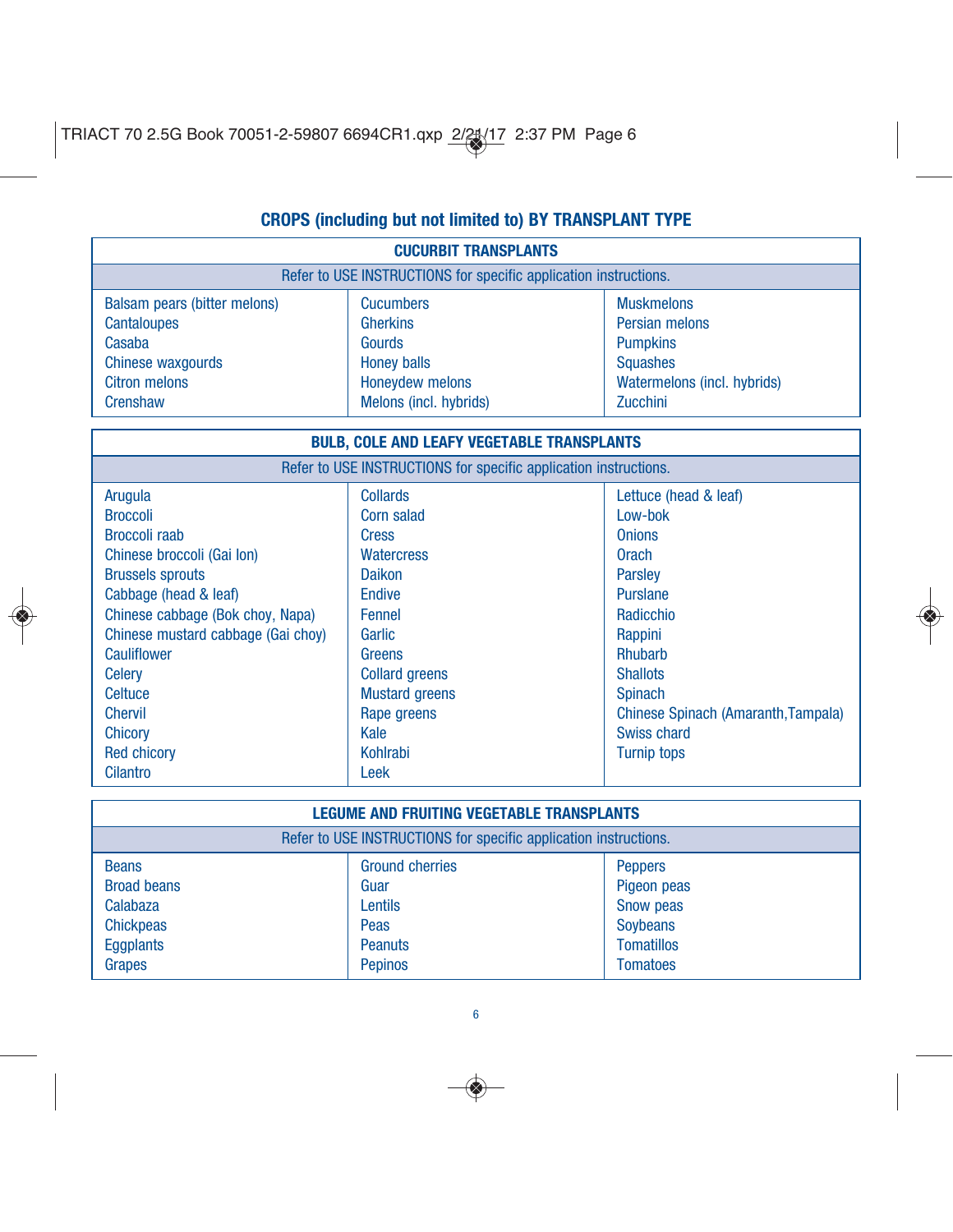## **CROPS (including but not limited to) BY TRANSPLANT TYPE** (continued)

| <b>ROOT AND TUBER VEGETABLE TRANSPLANTS</b>                                                                                           |                                                                                                                                                          |                                                                                                                                                  |  |  |
|---------------------------------------------------------------------------------------------------------------------------------------|----------------------------------------------------------------------------------------------------------------------------------------------------------|--------------------------------------------------------------------------------------------------------------------------------------------------|--|--|
| Refer to USE INSTRUCTIONS for specific application instructions.                                                                      |                                                                                                                                                          |                                                                                                                                                  |  |  |
| <b>Artichokes</b><br><b>Beets</b><br>Cardone<br>Carrots                                                                               | Ginseng<br><b>Horseradish</b><br><b>Parsnips</b><br><b>Potatoes</b>                                                                                      | Rutabaga<br>Taro (Dasheen)<br><b>Turmeric</b><br><b>Turnips</b>                                                                                  |  |  |
| Cassava<br>Ginger                                                                                                                     | <b>Sweet potatoes</b><br><b>Radishes</b>                                                                                                                 | Yams<br>Yam beans                                                                                                                                |  |  |
| <b>HERBS AND SPICES TRANSPLANTS</b>                                                                                                   |                                                                                                                                                          |                                                                                                                                                  |  |  |
| Refer to USE INSTRUCTIONS for specific application instructions.                                                                      |                                                                                                                                                          |                                                                                                                                                  |  |  |
| Anise<br><b>Balm</b><br><b>Basil</b><br><b>Borage</b><br>Camomile<br>Caraway<br>Catnip<br><b>Celery</b><br><b>Chives</b><br>Coriander | Cumin<br><b>Curry leaf</b><br><b>Dandelion</b><br>Dill<br>Fennel<br><b>Marigold</b><br><b>Marjoram</b><br><b>Mint</b><br><b>Nasturtium</b><br>Pennyroyal | Peppermint<br>Rosemary<br>Rue<br><b>Sage</b><br><b>Savory</b><br><b>Spearmint</b><br>Sweet bay<br><b>Tarragon</b><br><b>Thyme</b><br>Wintergreen |  |  |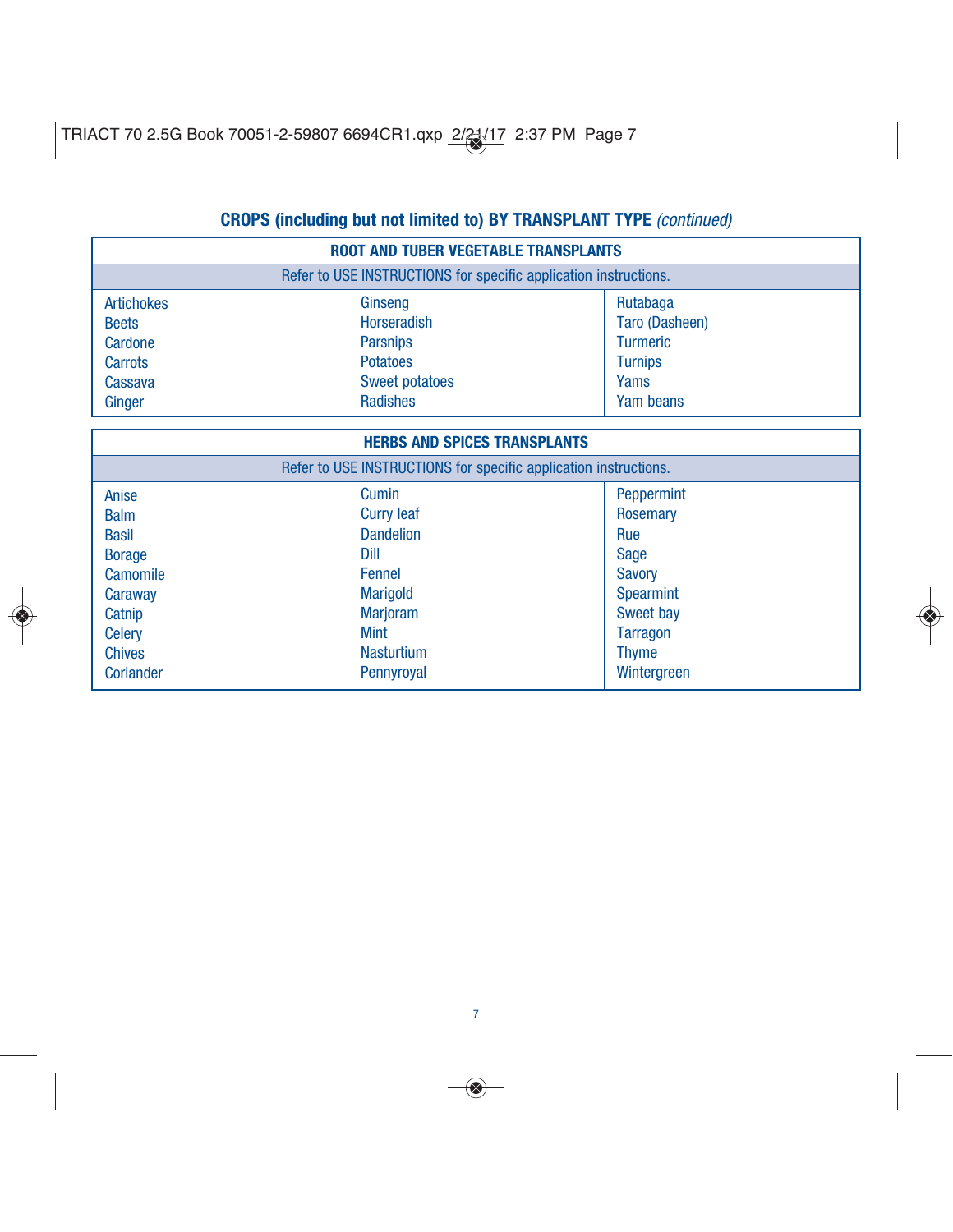### **APPLICATION INSTRUCTIONS**

Apply until plant surface is uniformly wet with minimal runoff at 25 - 40 psi with hand sprayer or 100 - 200 psi with power sprayer as a fine spray to both leaf surfaces. Avoid excessive application.

| <b>Management of Landscape and Ornamental Diseases</b> |                                      |                       |                                                                                          |
|--------------------------------------------------------|--------------------------------------|-----------------------|------------------------------------------------------------------------------------------|
| <b>SPRAY TARGET</b>                                    | <b>CONCENTRATION</b>                 | <b>SPRAY INTERVAL</b> | <b>PRECAUTIONS</b>                                                                       |
| <b>Potted Plants</b><br>(Greenhouse)                   | $1:100 - 1:200$<br>$(1.0\% - 0.5\%)$ | 14 days               | Trial first on open blooms.                                                              |
| <b>Flowering Bench Crops</b><br>(Greenhouse)           | $1:100 - 1:200$<br>$(1.0\% - 0.5\%)$ | $7 - 14$ days         | Trial first on open blooms-not<br>suggested for cut roses.<br>Do not use on poinsettias. |
| <b>Outdoor Flowering Plants</b>                        | $1:50 - 1:100$<br>$(2.0\% - 1.0\%)$  | 7 - 14 days           | Do not spray impatiens flowers.                                                          |
| <b>Outdoor Woody Plants</b>                            | $1:50 - 1:100$<br>$(2.0\% - 1.0\%)$  | 14 days               |                                                                                          |

|                     | <b>Management of Turf Diseases</b>   |                       |                           |  |
|---------------------|--------------------------------------|-----------------------|---------------------------|--|
| <b>SPRAY TARGET</b> | <b>CONCENTRATION</b>                 | <b>SPRAY INTERVAL</b> | <b>PRECAUTIONS</b>        |  |
| <b>Snow Mold</b>    | 1:100 - 1:50<br>$(1.0\% - 2.0\%)$    | 14 days               | In fall before first snow |  |
| <b>Dollar Spot</b>  | $1:100 - 1:200$<br>$(1.0\% - 0.5\%)$ | 7 - 14 days           | At first sign of disease  |  |
| <b>Brown Patch</b>  | $1:100 - 1:200$<br>$(1.0\% - 0.5\%)$ | 7 - 14 days           | At first sign of disease  |  |

### **INSECTICIDE/MITICIDE USE**

For use to control whiteflies, mealybugs, aphids, leafhoppers, mites and scales on ornamentals, trees and shrubs in and around greenhouses, nurseries, and other structures.

Use TRIACT 70 at the rate of 1 - 2 gallons per 100 gallons of water. The low rate (1.0%) can be used when pest pressure is low. Use the high rate (2.0%) for high pest infestations or to control more troublesome pests, such as mites and scales. Determine the best rate for your particular situation.

Make sprays on a 7 - 14 day interval depending on the severity of the pest problem. Use the 7-day schedule until the pest population is reduced. Then use a 14-day interval for control.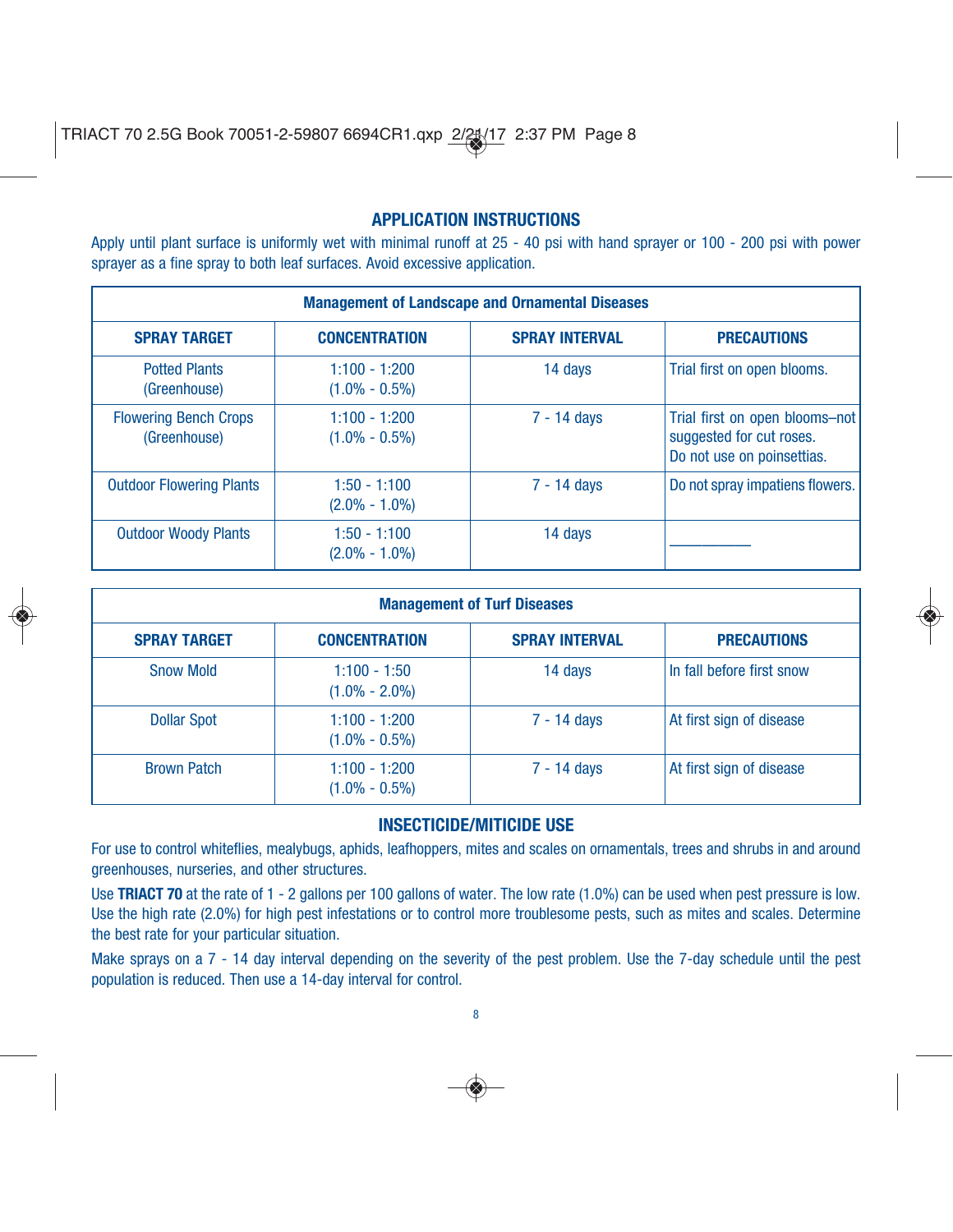# **MIXING INSTRUCTIONS**

Add TRIACT 70 to one-half (1/2) full tank under agitation containing water of 45° F or greater before filling to desired level. If water temperature is below 45° F, premix **TRIACT 70** at a 1:1 ratio with tepid water to ensure good emulsification. Then dilute to final volume. When combining with other products, such as wettable powder insecticides or fungicides, add these items first when the tank is approximately 1/3 full. Ensure that there is good agitation while mixing for complete emulsification. Maintain agitation during spray application. Do not use if this oil does not form a uniform, cloudy emulsion.

# **STORAGE AND DISPOSAL**

Do not contaminate water, food, or feed by storage and disposal.

**PESTICIDE STORAGE:** Keep in original container. Store in a dry place, away from direct sunlight, feed, or foodstuffs. Keep container tightly sealed when not in use. Do not store below 40° F (4° C).

**PESTICIDE DISPOSAL:** Wastes resulting from the use of this product must be disposed of on-site or at an approved waste disposal facility.

**CONTAINER HANDLING:** Nonrefillable container. Do not reuse or refill this container.

- for containers equal to or less than 5 gallons -

Triple rinse container (or equivalent) promptly after emptying. Triple rinse as follows: Empty the remaining contents into application equipment or a mix tank and drain for 10 seconds after the flow begins to drip. Fill the container 1/4 full with water and recap. Shake for 10 seconds. Pour rinsate into application equipment or a mix tank or store rinsate for later use or disposal. Drain for 10 seconds after the flow begins to drip. Repeat this procedure two more times. Then offer for recycling, if available or puncture and dispose of in a sanitary landfill, or by incineration, or if allowed by state and local authorities, by burning. If burned, stay out of smoke.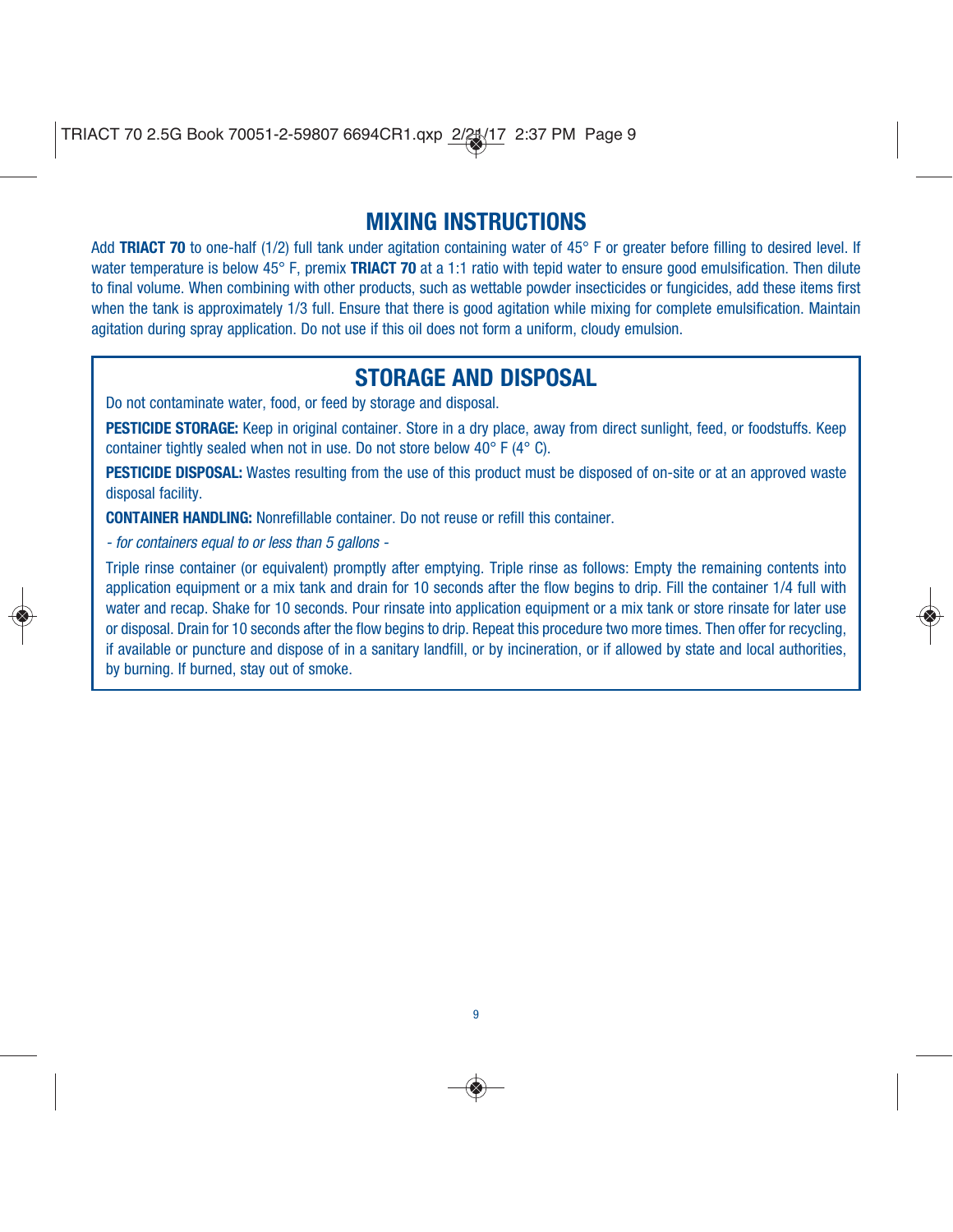# **Warranty**

OHP, Inc. warrants that the material contained herein conforms to the description on the label and is reasonably fit for the purposes referred to in the directions for use. Timing and method of application, weather, watering practices, nature of soil, the insect problem, condition of the crop, incompatibility with other chemicals not specifically recommended, and other influencing factors in the use of this product are beyond the control of the seller. Buyer assumes all risks of use, storage or handling of this material not in strict accordance with directions given herein. NO OTHER EXPRESS OR IMPLIED WARRANTY OF THE FITNESS OR MERCHANTABILITY IS MADE.

Morestan is a registered trademark of Bayer Inc. Captan is a registered trademark of Drexel Chemical Company. Bravo is a registered trademark of Syngenta Crop Protection, Inc. Echo is a registered trademark of Sipcam Agro USA, Inc.

Composition covered by US Patents 5,298,251; 5,356,629; 5,372,817; 5,405,612; and 5,409,708. TRIACT is a registered trademark of Certis USA.

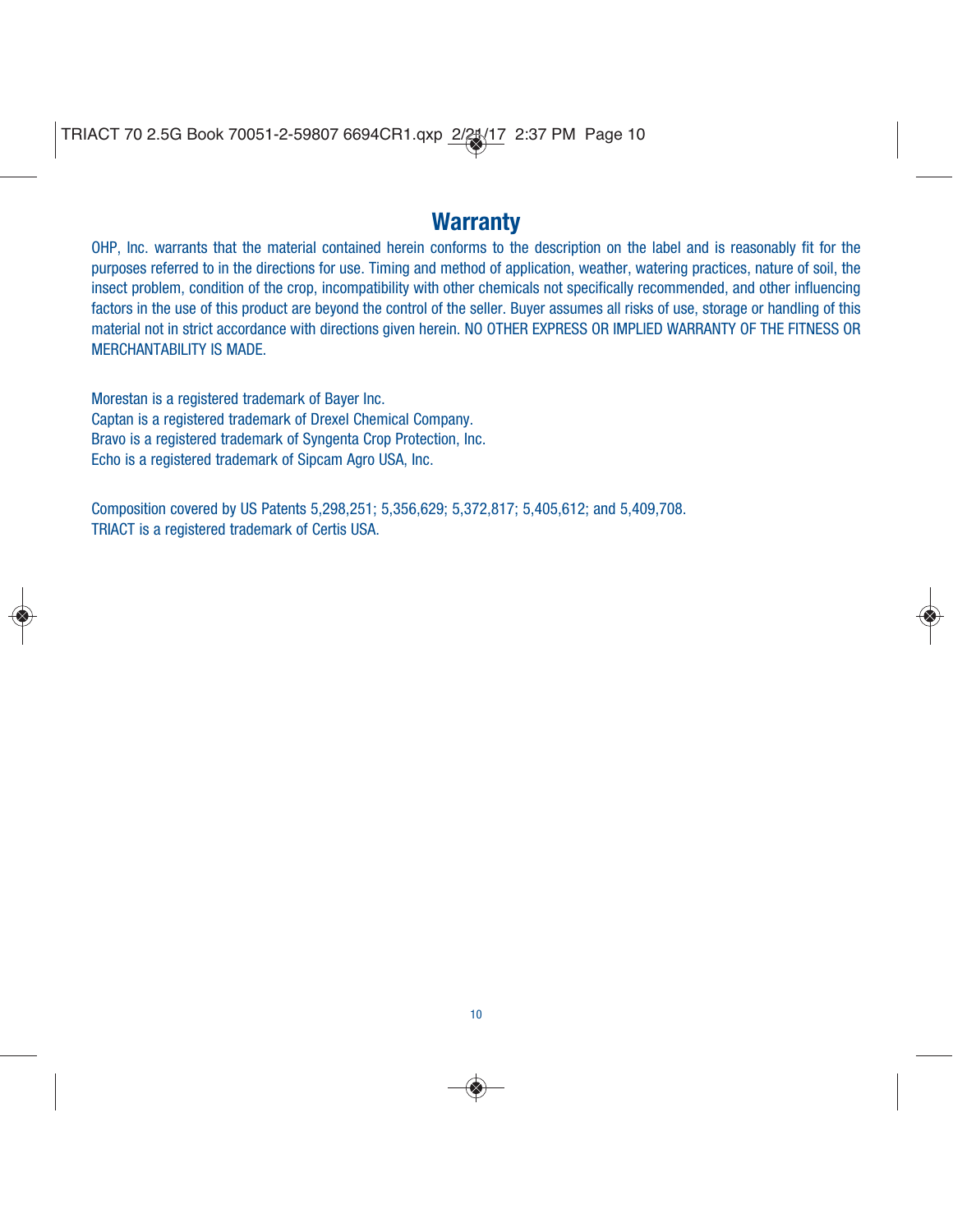**NOTES**

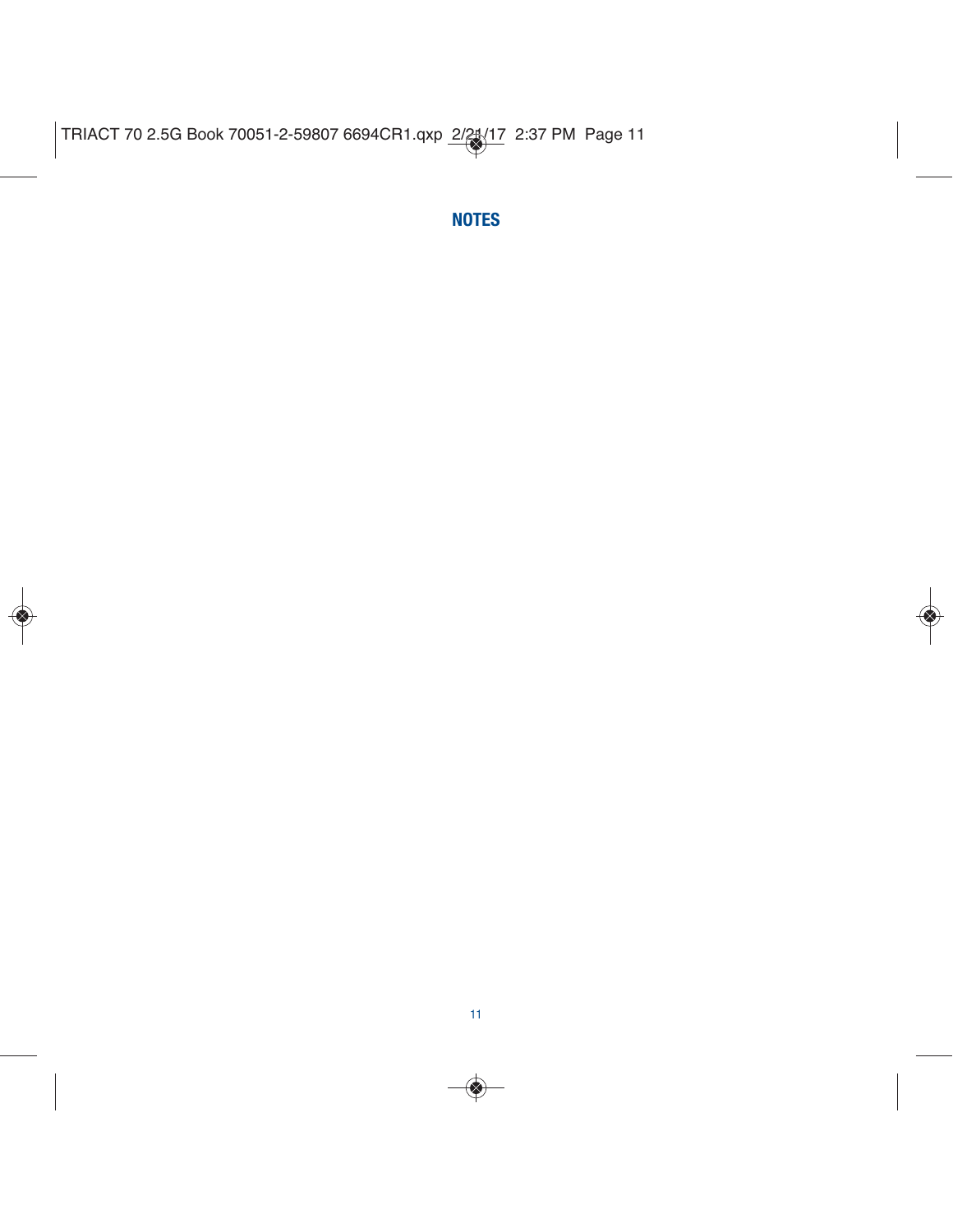Manufactured by: Certis USA, LLC 9145 Guilford Road, Suite 175 Columbia, MD 21046

Produced for: **OHP, Inc.** PO Box 746 Bluffton, SC 29910-0746 (800) 356-4647

ESL041816N REV022117